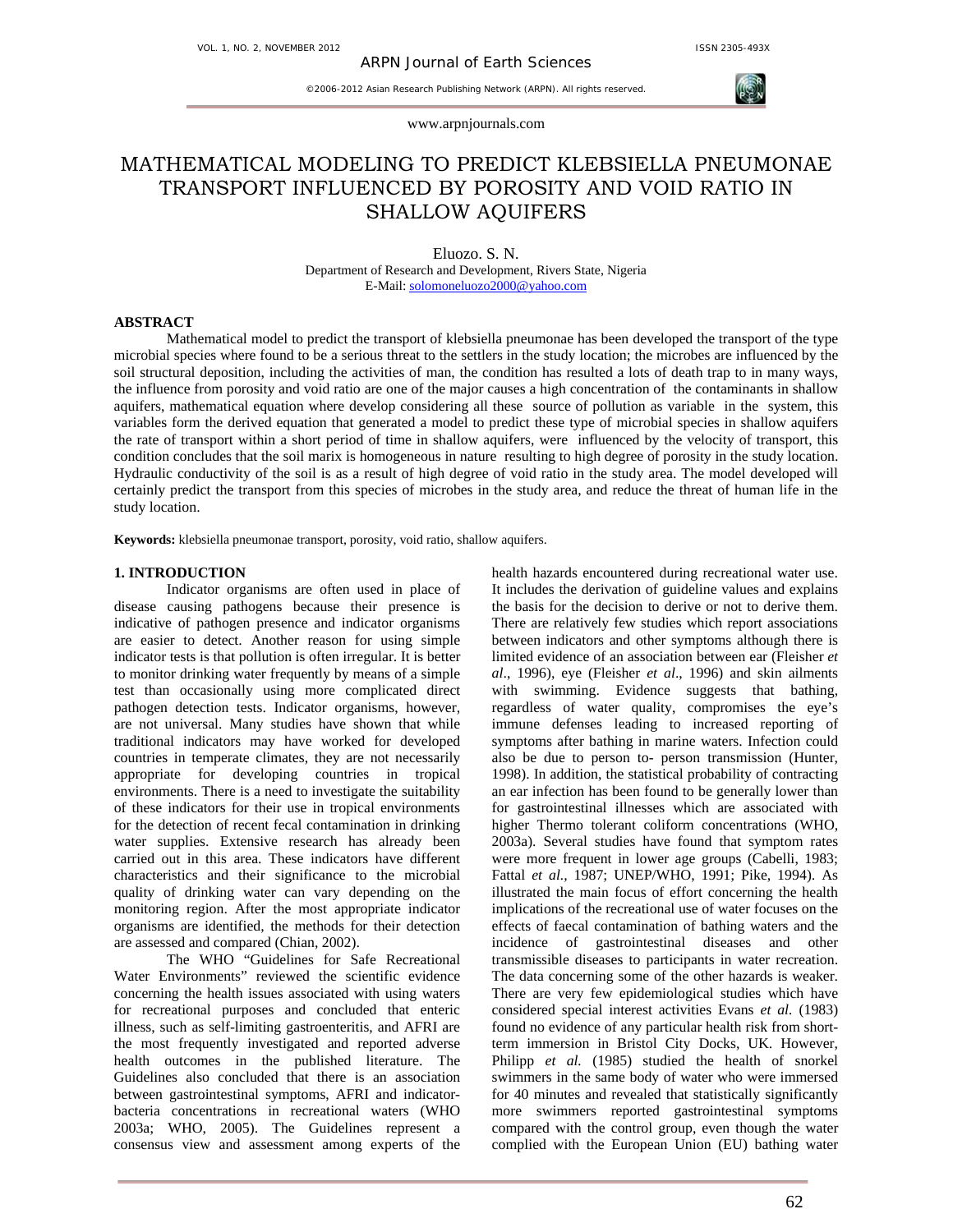

#### www.arpnjournals.com

standards. Medema *et al.* (1995) investigating the risk of gastroenteritis in triathlete swimmers estimated that the exposure of triathlete during a competition was between 15 and 40 minutes and exposure was relatively intense; 75% of all triathlete in his study were compared with biathletes and it was reported that although the health risks for triathlete were not significantly higher than for runbike-runners (biathletes) symptoms were higher in the week after the event in those athletes that had been exposed to water (feach *et al*., 1983; fierly, 1989; fewtrel *et al*., 1993).

Due population explosion and moderate to rapid urbanization, people rely heavily on water sources of doubtful quality in the absence of better alternatives, or due to economic and technological constraint to adequate treat the available water before use (Anna and Adedipe, 1996; Calamari and Naeve, 1994). The scarcity of clean of water and pollution of fresh water has therefore led to a situation in which one - fifth of the urban dwellers in developing countries and three - quarter of their rural dwelling population do not have access to reasonably safe water supplies (Lloyd and Helmer, 1992). Effluents are composed mainly of either organic, inorganic matter or both and toxic substance depending on it source. Inorganic matter in effluent are formulated using various chemical containing nitrogen, phosphorus and potassium. These element especially phosphorus stimulates the growth of microscopic plant while nitrogen promotes overgrowth of aquatic vegetation which degrades water quality. Potassium promotes productivity of aquatic animals such as fish (Wurts, 2000). Organic matter in effluent are formulated using various chemical containing Carbon, Nitrogen and Phosphorus. Organic matter promotes the growth of zooplankton as well as macro benthic invertebrates (Adigun, 2005). Organic matter also stimulates the growth of decomposers such as bacteria and fungi. Bacteria and fungi are very critical to the breakdown of the toxic component of the effluent. It has been observed that dissolved oxygen in water is required during the decaying of the organic matter, which may lead to depletion of oxygen in the water body and cause harmful substance to accumulate (Watson and Cichra, 2006). Organic matter contains high concentration of Ammonia, which may occur as bubbles attached to the block solid materials known as benthic deposit. Contamination of the environment by effluent is viewed as an international problem because of the effect on the ecosystem in most countries. In Nigeria, the situation is no better by the activities of most industries and populace towards waste disposal and management which usually leads to the increasing level of pollution of the environment. Sewage discharge is a major component of water pollution which is compounded in areas where waste water treatments are inefficient. Such is the case of the Obafemi Awolowo University sewage treatment oxidation ponds, which were constructed as aerobic / anaerobic sewage treatment plant. These allow natural treatment of sewage without added chemicals before it is finally discharged into the receiving stream. This receiving

stream serves as a source of water to some communities downstream which is used for a variety of purposes like irrigation, drinking and other domestic uses without prior treatment. The present study on the physiochemical parameters is significant in that some of these parameters may prove lethal to aquatic flora, fauna and ultimately humans who are usually at the top of the food chain. The receiving stream serves as a convenient means of cleaning the highly loaded sewage and carries waste away from its discharge point. The need to know the quality of the water from the receiving stream has informed this study. The study will also provide information on the performance efficiency of the sewage lagoon.

# **2. THEORETICAL BACK GROUND**

The transport of klebsiella pneumonae influenced by porosity and void ration in shallow aquifers has been developed, this model where developed considering the condition of the study area, the soil structural deposition in the study area has a lots of challenges, the study location are polluted by a certain microbes called klebsiella pneumonae, the microbial species are identified to have polluted ground water in the study location, the cause of these type of pollution transport are the soil structural deposition of the soil, the deposition of these soil is the high degree micropore of the soil, and high rate of the soil porosity in study location, the study location is deltaic in nature, most settlers has been complaining of ground water pollution from these type of microbial species, this ugly siege has cause a lots of death from these source of water pollution, base on this ugly siege it become imperative that study to solve stop this high rate of death trap should be carried out. To stop this pollution source mathematical model was develop, the model was developed by thorough examination of all the cause of these sources of pollution source in the study location, the source were considered to variables, whereby a system where developed, Mathematical symbols were dented to all this variables, her an equation where developed. The equation was derived to solve the transport the type of microbial species in the study area. The equations were expressed considering lots of condition including the geomorphology and geochemistry influenced in the soil. As deltaic environment the rate of fast migration of different type of pollution source are prevalence, there fore there was need to examine the best derived approach to apply in developing the model that will monitor the rate of klebsiella pneumonae transport in soil and water environment.

#### **3. THEORETICAL MODEL**

$$
Q\frac{\partial^2 C}{\partial x^2} = U\frac{\partial C}{\partial x} - \alpha k \tag{1}
$$

Applying Laplace transformation into equation (1), we have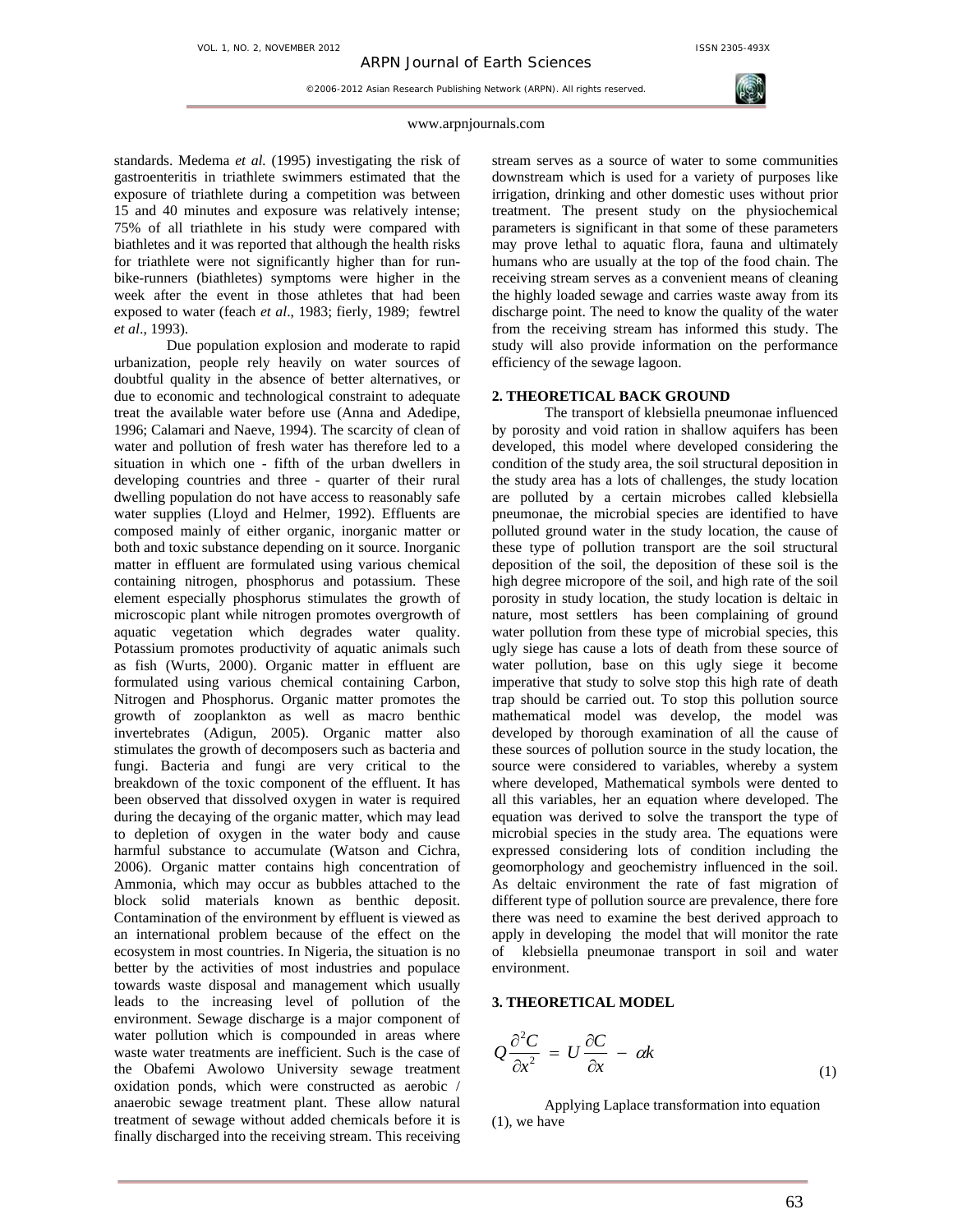## ARPN Journal of Earth Sciences

**ACT** 

©2006-2012 Asian Research Publishing Network (ARPN). All rights reserved.

### www.arpnjournals.com

(2)

$$
\frac{\partial^2 C}{\partial t^2} = S^2 C_{(x)} - SC_{(x)} - C_{(o)}
$$

$$
\frac{\partial C}{\partial x} = S^1 C_{(x)} - S C_{(x)}
$$
\n(3)

$$
C = C_o \tag{4}
$$

Substituting equations (2), (3) and (4) into equation (1) yield

$$
Q[S^{2}C_{(x)} - SC_{(x)} - C_{(o)}] - U[SC_{(x)} - C_{(x)}] \& C_{(o)}
$$
\n(5)

$$
QS^{2}C_{(x)} - QSC_{(x)} - C_{(o)} - USC_{(x)} + UC_{(o)} - \alpha k C_{(o)}
$$
(6)

Considering the following boundary condition at

$$
t = 0, C^{1}_{(o)} = P_o = C_{(o)} = 0 \tag{7}
$$

We have

$$
C_{(x)}\left(QS^2 - QS - US\right) = 0
$$
 (8)

$$
C_{(x)} \neq 0 \tag{9}
$$

Considering the boundary condition at

$$
t > 0, C^{1}_{(o)} = C_{(o)} = C_{(o)}
$$
 (10)

$$
S^{2}C_{(x)} - US_{(x)} - \alpha kC_{(x)} = QSC_{o} + QC_{o} + UC_{o}
$$
 (11)

$$
\left[QS^{2} - Us - \alpha k \right]C_{(x)} = \left[QS + Q + U \right]C_{o}
$$
 (12)

$$
C_{(x)} = \frac{QS + Q + U}{[QS^2 - Us - \alpha k]} C_o
$$
 (13)

Subject to these relations, the variable that control the system where expressed in terms of there relationship, this condition where stressed on the parameters, the expressed parameters where integrated together, as it is related in equation (13) above.

Applying quadratic expression, we have

$$
x = \frac{-b \pm \sqrt{b^2 - 4ac}}{2a} \tag{14}
$$

$$
\frac{-U \pm \sqrt{U^2 + 4Qakc}}{2Q} \tag{15}
$$

$$
C_{(x)} = A \exp \frac{\left[-U + \sqrt{-U^2 + 4Qak}\right]^x}{2Q} - \exp \frac{\left[-U + \sqrt{-U^2 + 4Qak}\right]^x}{2Q} \tag{16}
$$

Subjecting equation (16) to the following boundary condition and initial values condition

$$
x = 0, C_{(o)} = 0 \tag{17}
$$

We have 
$$
B - 1
$$
 and  $A = 1$  (18)

So that our particular solution, will be in this form

$$
C_{(x)} = \exp\left[-U + (U^2 - 4Qakc)^{\frac{1}{2}}\right]x - \exp\left[-U + (U^2 + 4Qakc)^{\frac{1}{2}}\right]
$$
  
But  $e^x + e^{-x} = 2\sin x$  (19)

Therefore, the expression of (19) can be of this form

$$
C_{(x)} = 2Sin\bigg[U^2 + \bigg[U^2 + 4Qakc\bigg]^{1/2}\bigg]x
$$
  

$$
x = \frac{x}{2}
$$
 (20)

But if  $\qquad$  *v* 

Therefore, the model can be expressed as:

$$
C_t = 2Sin\bigg[U + \big(U^2 + 4Qakc\big)^{1/2}\bigg]^{\frac{v}{t}} \tag{21}
$$

Again, if  $\frac{v}{t} = x$ , we have

$$
C_{(x)} = 2Sin\bigg[U + \big(U^2 + 4Qakc\big)^{1/2}\bigg]x\tag{22}
$$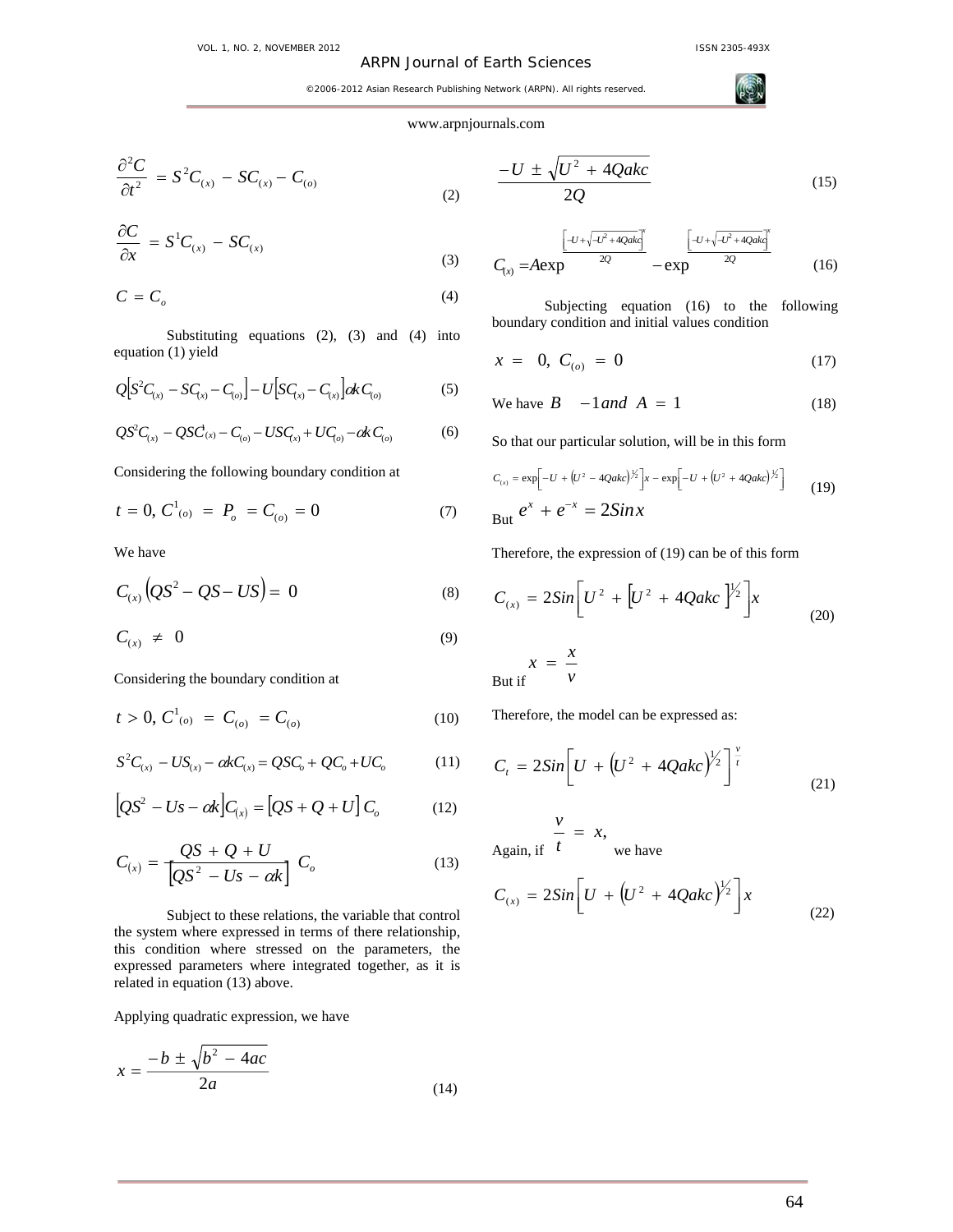#### www.arpnjournals.com

Considering (21) and (22) yield

$$
(C_{x,t}) = 2Sin\left[U + \left(U^2 + 4Qakc\right)^{1/2}\right] + 2Sin\left[U + \left(U^2 + 4Qakc\right)^{1/2}\right]x \tag{23}
$$

The transport of klebsiella pneumonae in shallow aquifers has been a serious threat to human life, the study area is predominant with a lots influence from natural origin, the geologic history of the study area where found to have a lots of variables of the influence of these type of microbial species in shallow aquifers, in other solve the problem of transport of klebsiella pneumonae contamination, the behaviour of the microbial species where characterized, this condition developed a conceptual frame work to develop a model that monitor and predict the transport of these microbial species in shallow aquifers ,the model where couple as a system where mathematical tools where applied denoting mathematical symbol, the derived equation generated a model that will monitor and predict the behaviour of the microbes in the study location.

## **4. CONCLUSIONS**

Many studies have concluded that total coliform is not an appropriate indicator in tropical environments. Instead, *E.coli* is a better indicator of recent fecal contamination and *E.coli* is proposed as the indicator organism of choice for routine water monitoring in developing countries. Klebsiella pneumonae is one of the microbes in fecal coliform family. This type of pollution is a serious threat to human life, the transport from the fecal coliform family has resulted high concentration of the microbes, the soil strategraphic are one of the major influence of the rate of high concentration of klebsiella pneumonae in aquiferious zone, this implies that for a quality water free from klebsiella pneumonae in the study area, these developed model is imperative because the model if applied drastically reduce water related disease from klebsiella pneumonae sources in the study area.

#### **REFERENCES**

Fleisher J., Jones F., Kay D., Stanwell-Smith R., Wyer M.D. and Morano R. 1993. Water and non-water related risk factors for gastroenteritis among bathers exposed to sewage contaminated marine waters. International Journal of Epidemiology. 22: 698-708.

Feachem R.G., Bradley D.J., Garelick H. and Mara D.D. 1983. Sanitation and disease: health aspects of excreta and wastewater management. World Bank Studies in Water Supply and Sanitation 3. John Wiley and Sons, Chichester, U.K.

Ferley J.P., Zmirou D., Balducci F., Baleux B., Fera P., Larbaigt G., Jacq E., Moissonnier B., Blineau A. and Boudot J. 1989. Epidemiological significance of microbiological pollution criteria for river recreational waters. International Journal of Epidemiology. 18(1): 198- 205.

Fewtrell L., Godfree A., Jones F., Kay D. and Merrett H. 1993. Pathogens in surface temperate waters. Samara Publishing, Cardigan, Dyfed, U.K.

Evans E.J., Philipp R. and Enticott R.G. 1983. Survey of the health consequences of participating in water-based events in the Bristol City Docks, January 1983. A report from the control of infection unit, Bristol and Weston Health Authority, to the Bristol City Docks Water Quality Study Group. Bristol, United Kingdom.

Hunter P. 1998. Waterborne Disease. Epidemiology and Ecology. John Wiley and Sons Ltd., Chichester, U.K., New York, USA.

Cabelli V.J. 1983. Health effects criteria for marine recreational waters. EPA-600/11- 80-031, US Environmental Protection Agency, Cincinnati, USA.

Fattal B., Peleg-Olevsky E., Agurshy T. and Shuval H.I. 1987. The association between sea water pollution as measured by bacterial indicators and morbidity of bathers at Mediterranean beaches in Israel. Chemosphere. 16: 565- 570.

Medema G.J., van Asperen I.A. and Havelaar A.H. 1997. Assessment of the exposure of swimmers to microbiological contaminants in fresh waters. Water Science and Technology. 35(11-12): 157-163.

Philipp R., Evan E.J., Hughes A.O., Grisdale S.K., Enticott R.G. and ephcott A.H. 1985. Health risks of snorkel swimming in untreated water. International Journal of Epidemiology. 14(4): 624-627.

Pike E.B. 1994. Health effects of sea bathing. (WMI 9021) - Phase III: Final Report to the Department of the Environment (DoE). Report No. DoE 3412/2. Water Research Centre plc, 1-38, Medmenham, United Kingdom.

UNEP/WHO. 1991. Epidemiological studies related to environmental quality criteria for bathing waters, shellfish growing waters and edible marine waters (Activity D). Final report on project of epidemiological study on bathers from selected beaches in Malaga, Spain (1988-1989), Athens, Greece. United Nations Environment Programme; MAP Technical Report Series No 53.

WHO. 1994. World Health Organization evaluation of carcinogenic risk to humans. Schistosome, liver flukes and Helicobacter pylori. IARC Monographs. 61: 45-119.